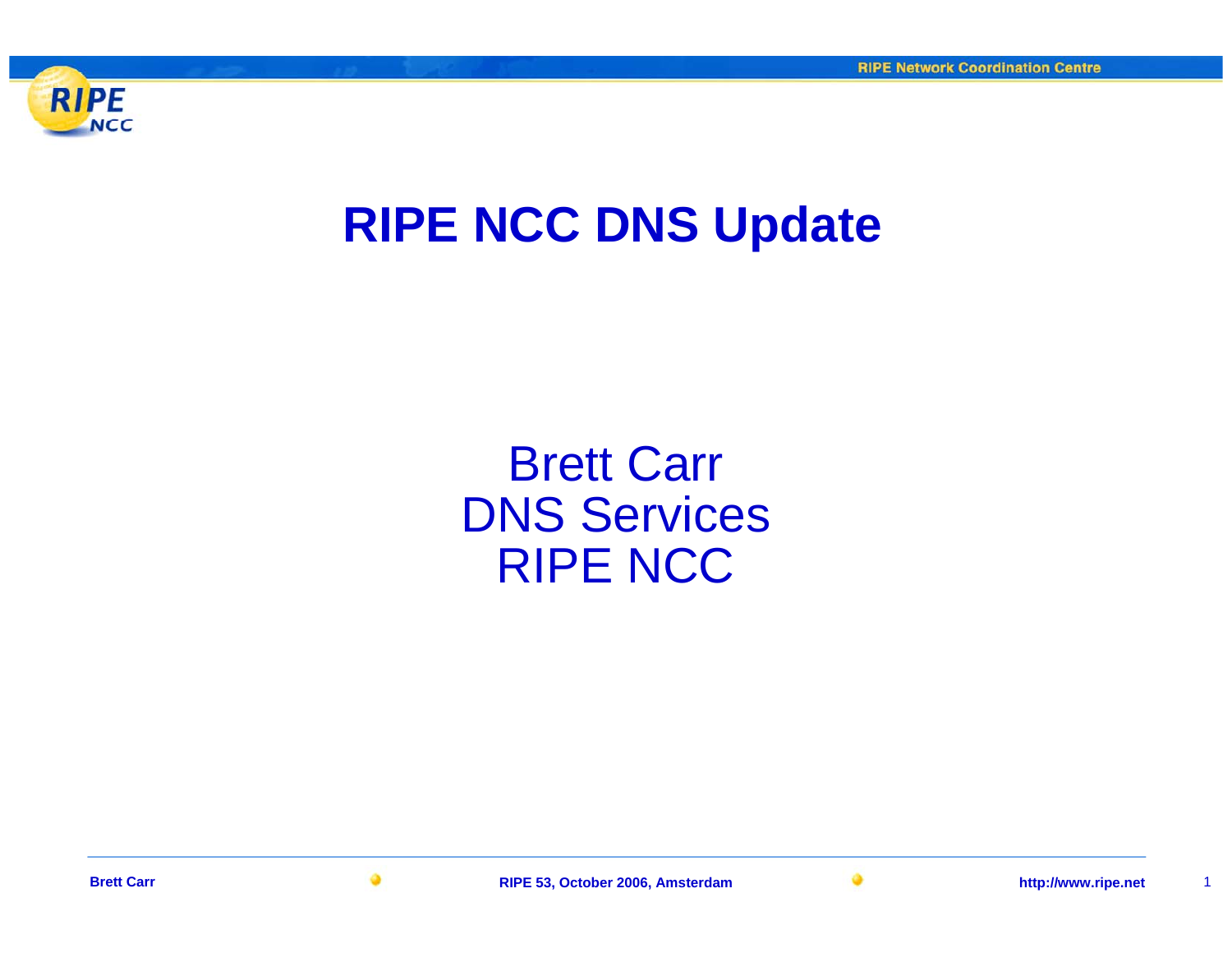

- Introduction
- ns-pri performance
- DNSSEC statistics
- Lameness within in-addr.arpa in the RIPE region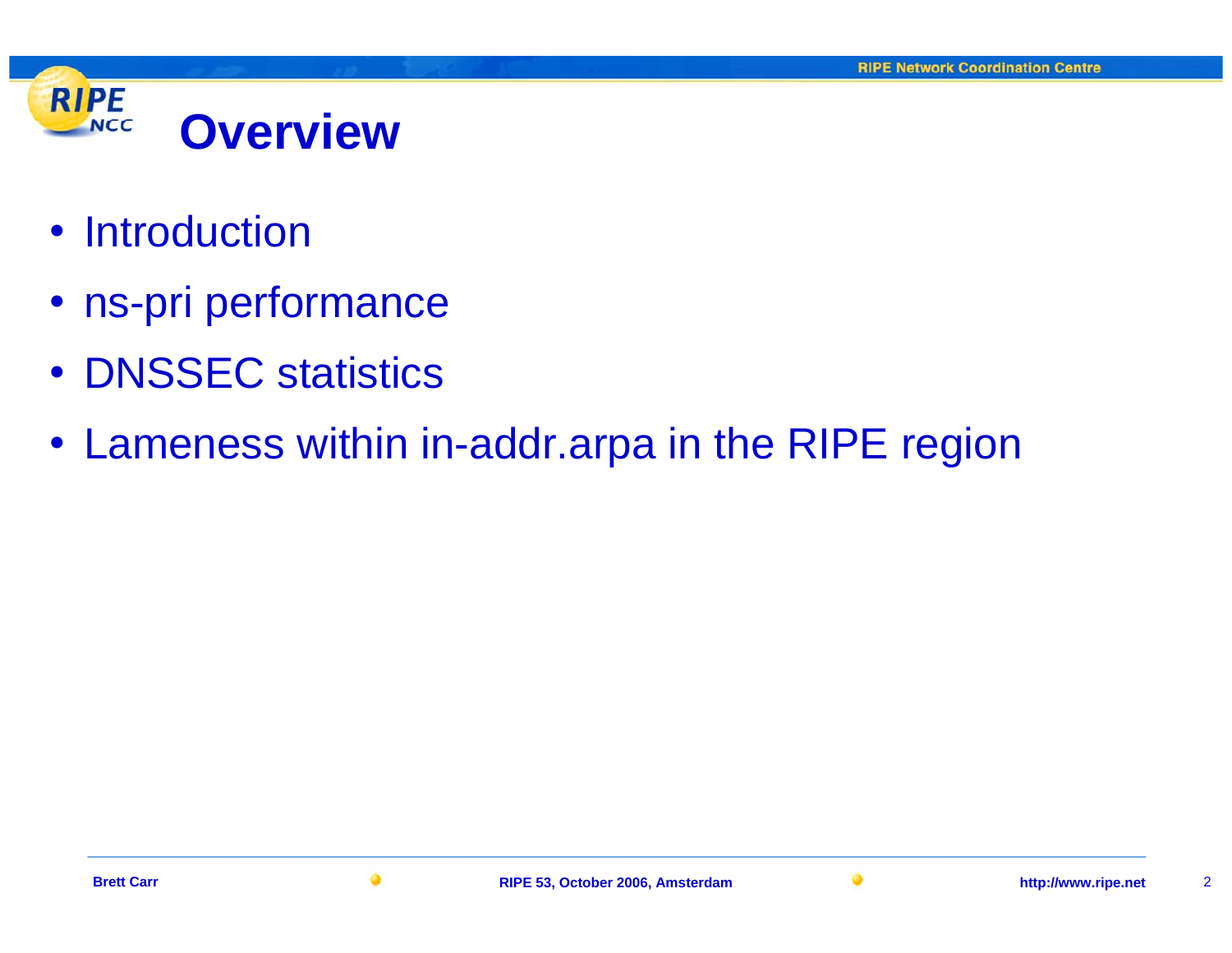#### **RIPE ns-pri performance NCC**

- Ideas but currently no firm evidence
	- Upturn in queries with DO bit set
	- $\mathcal{L}_{\mathcal{A}}$ Upturn in amount of queries
	- $\mathcal{L}_{\mathcal{A}}$ Upturn in zone sizes
- Further decrease in performance in August
- tcpdumps currently being analysed by NLnet Labs
- Move to new OS and hardware
- Upgrade to NSD or BIND 9.4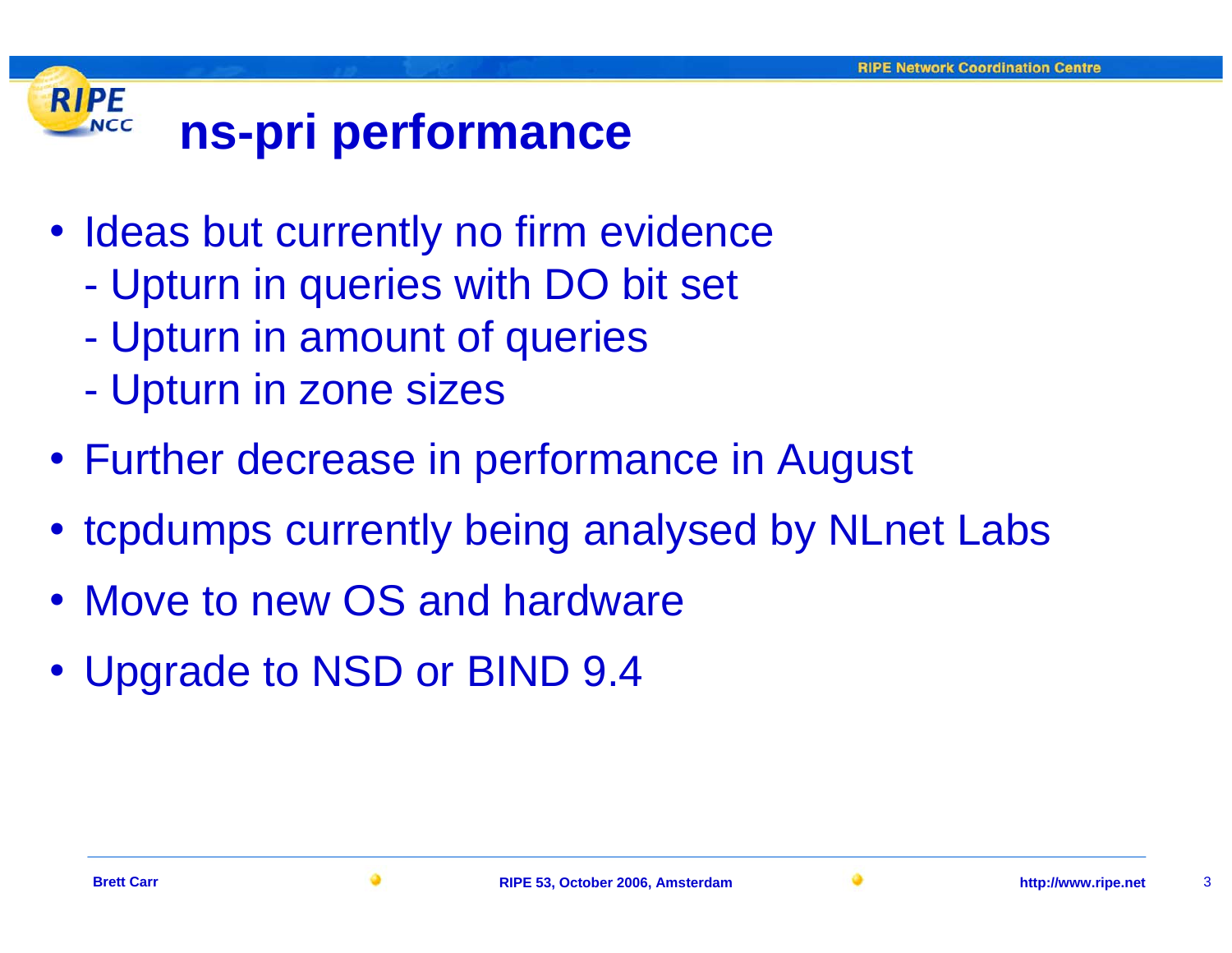

- Total primary zones 113
- Signed zones 72
- NS Records 521811 (225432 sets)
- DS Records 61
	- RIPE NCC 14
	- Other 47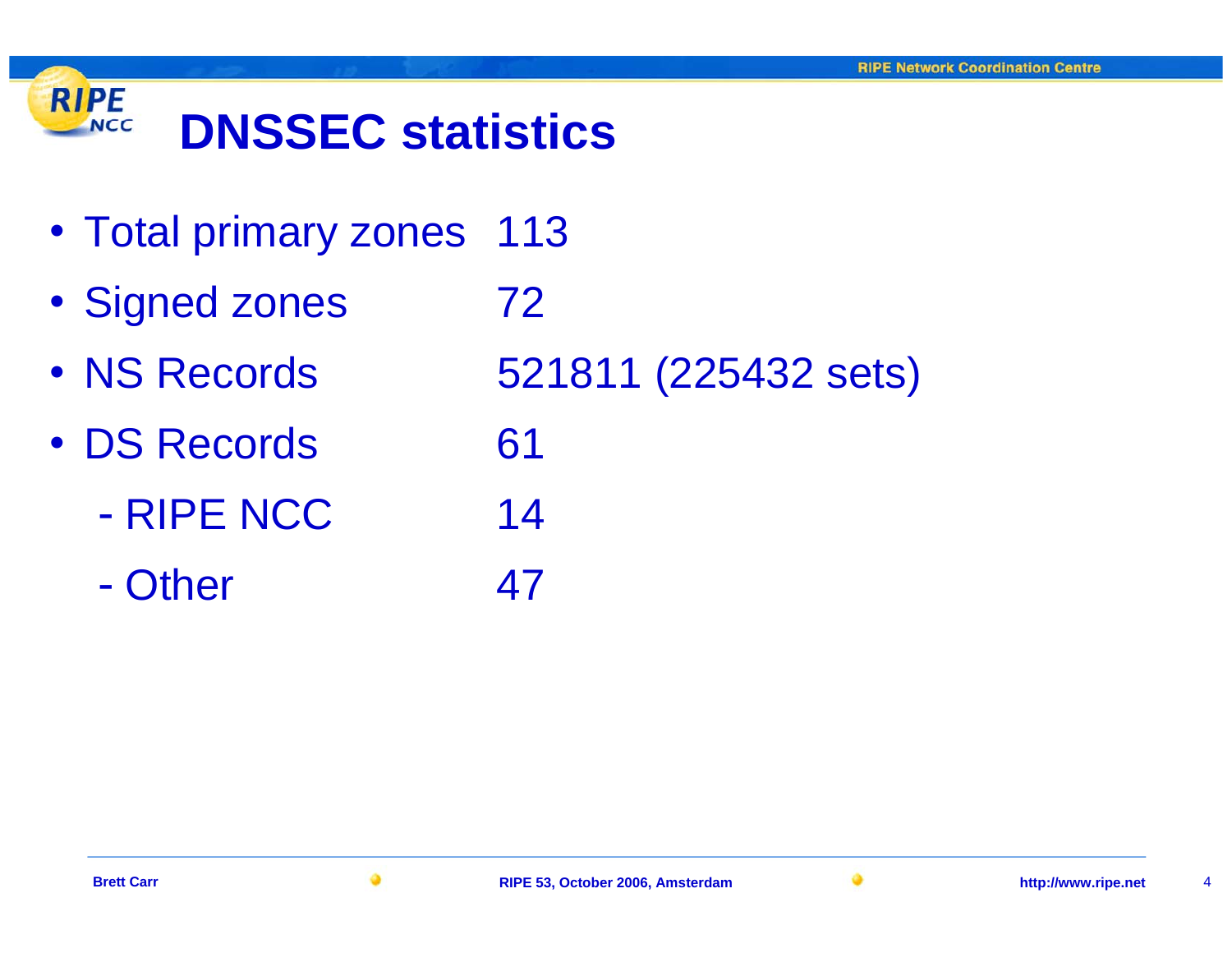

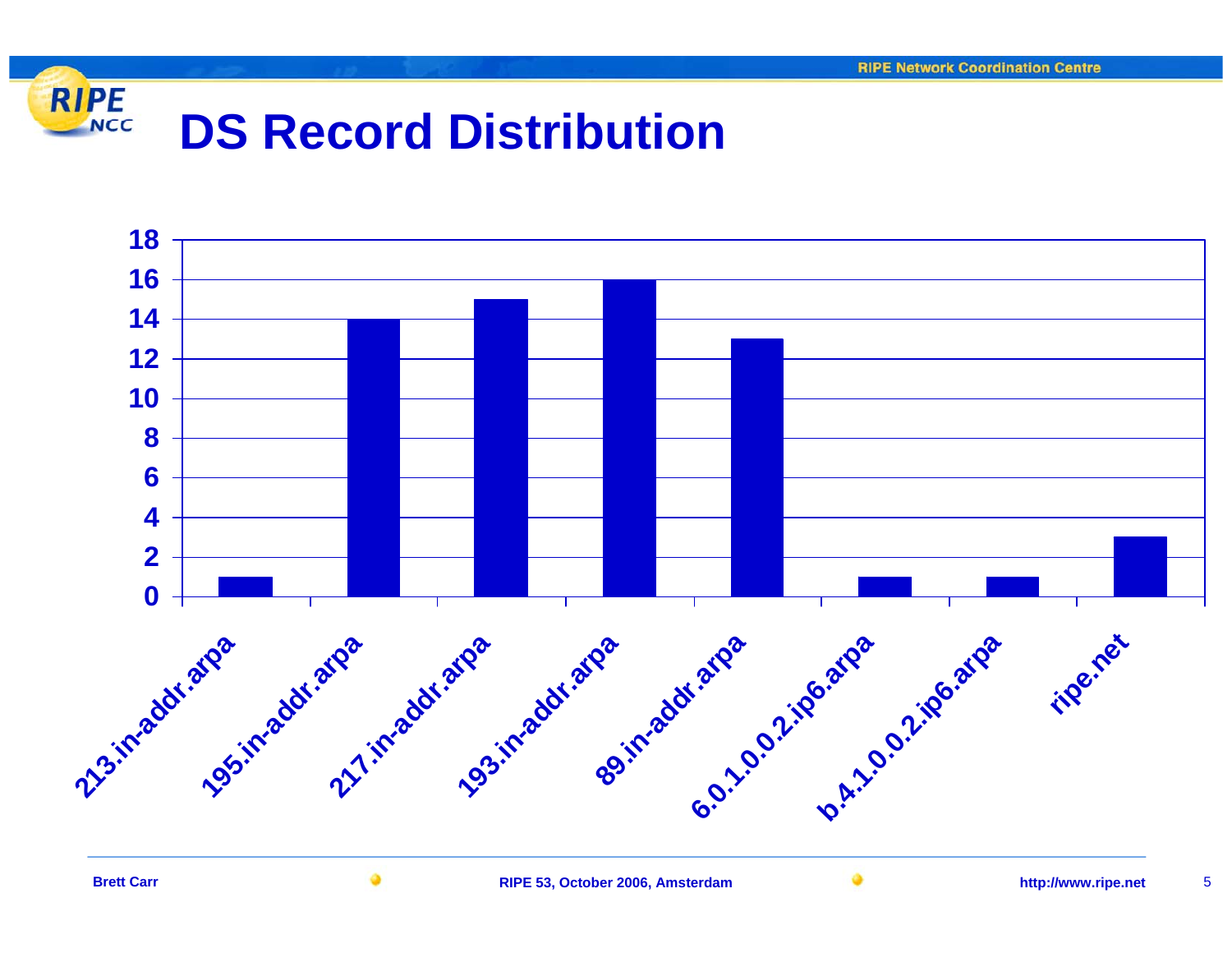## **Lameness in RIPE region in-addr.arpa**

- Lameness on in-addr.arpa is a general problem
- Work already being done on this in APNIC and ARIN
- Lameness is approx 12% when one /8 was tested.
- Report on and improve the quality of reverse DNS.

**RIPE** 

**NCC**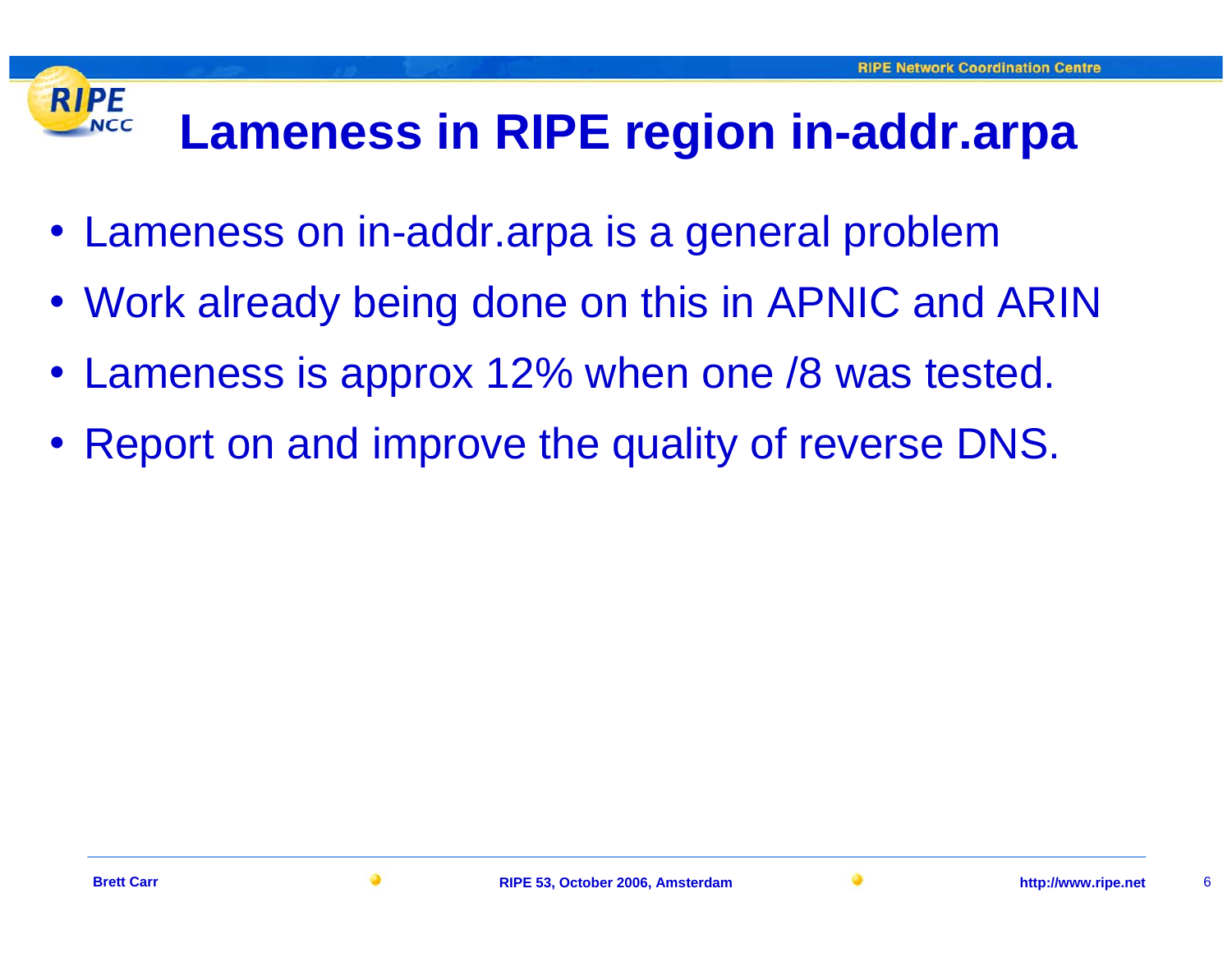#### **RIPE Lameness Checking Proposal NCC**

- Proposal sent to working group
- Check reverse delegations for lameness (over 5 days)
- Inform server administrators
- Report statistics
- •Repeat each month
- •<http://www.ripe.net/ripe/draft-documents/dns-lameness.html>
- •Develop and publish implementation timeline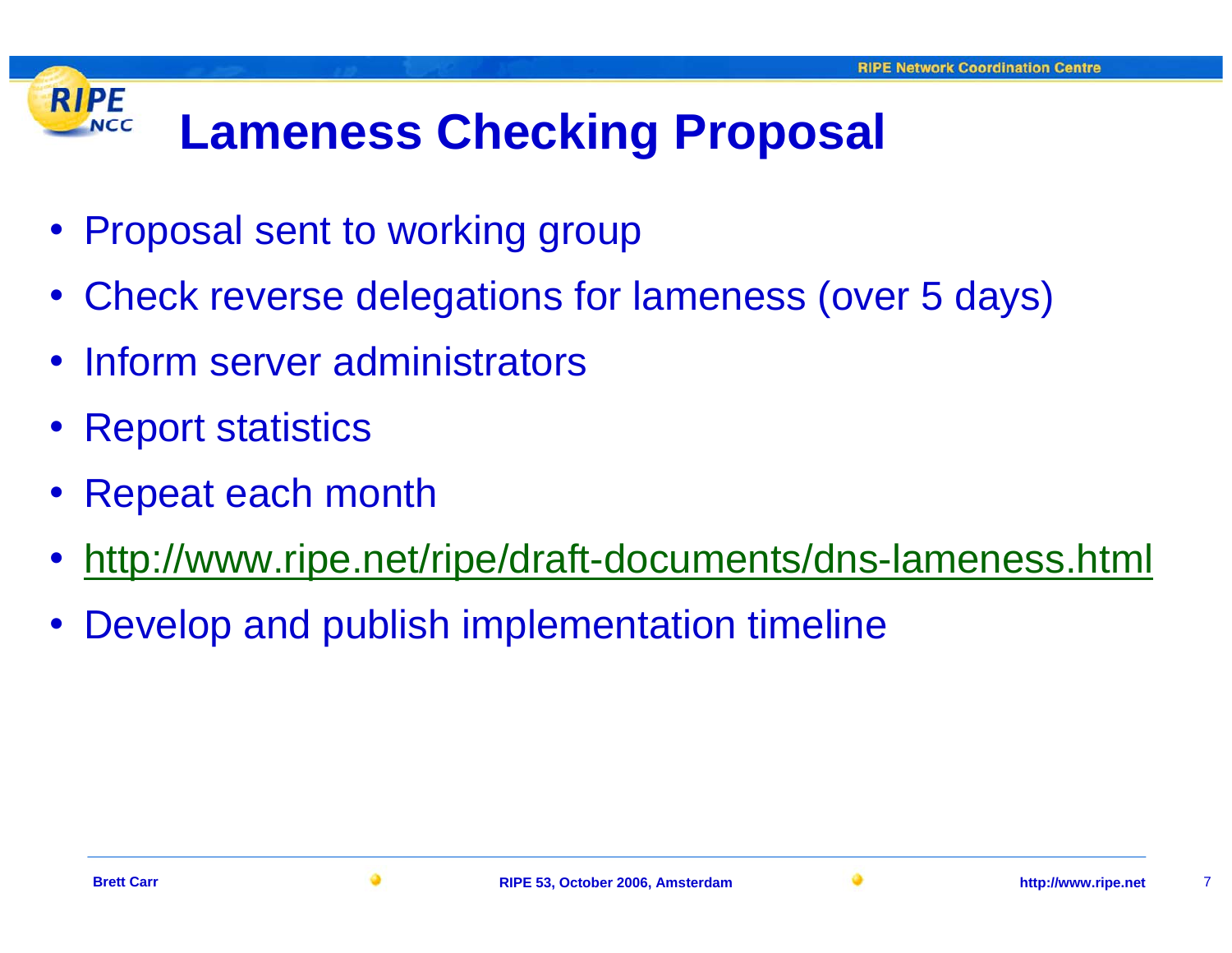#### **RIPE ENUM Delegations NCC**

- Updates now receive automatic delegation checking
- Same checks as reverse space
- •<http://www.ripe.net/cgi-bin/delcheck/delcheck2.cgi>
- •[http://www.ripe.net/rs/reverse/delcheck/delcheck\\_descr.html](http://www.ripe.net/rs/reverse/delcheck/delcheck_descr.html)
- •Domain object now supports ipv4 and ipv6 glue